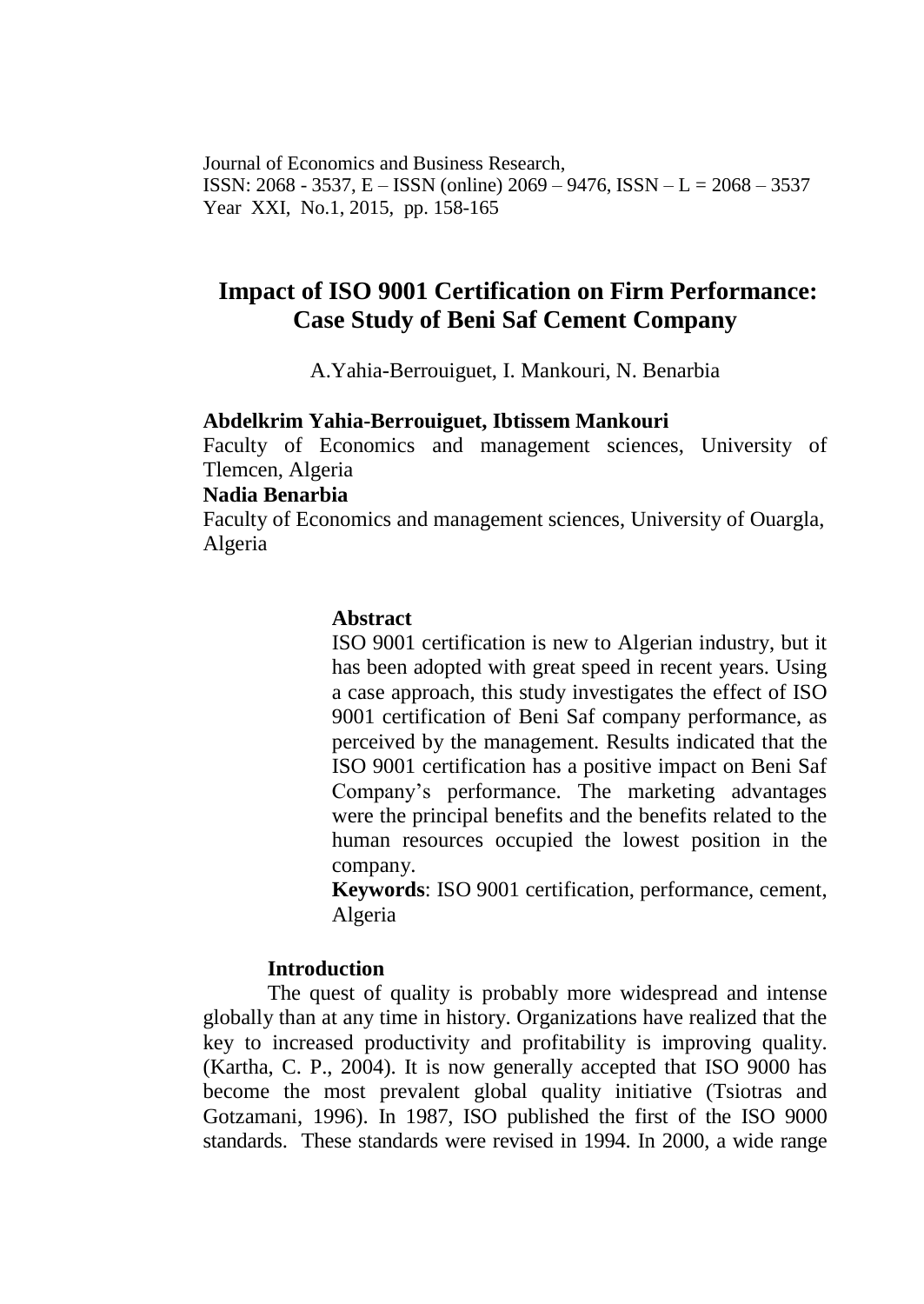of modifications was introduced and last modification was in 2008. ISO 9001 specifies the requirements for quality management system, by which an organization may be certified by a third party. Algerian organizations have gone for ISO 9000 certification in a big way since the beginning of 2000. The number of companies in Algeria which have been certified to ISO 9000 is relatively low, compared with the developed countries.

 Despite the number research on ISO 9000 and performance in developed countries, little information exists on ISO 9000 experiences in the developing countries, especially Algeria. There is a great need for research providing information about the effect of ISO 9001 certification on performance in these countries. Using a case approach, this study investigates the effect of ISO 9001 certification on Beni Saf company performance, as perceived by the management.

Following a literature review, this paper has a description of the methodology employed in the study and this is followed by the results.

### **Literature review**

Literature reveals that ISO 9000 certification has resulted in both, positive and negative impacts on companies' performance (in the sense of certification leads or not to better performance). Rayner and Porter (1991) investigation of ISO standards impact on 20 SMEs found that 70 per cent of the companies considered marketing advantages as the principal benefits: customer acquisition, customer retention, entry into new markets. Street and Fernie (1992) collected data from 52 certificated Scottish manufacturers. One-third claimed to have experienced a growth in the customer base, while one-quarter experienced increased sales. Tsiotras and Gotzamani (1996) conducted survey in Greece. The benefits can be separated into "internal "and "external ". As internal benefits were identified:

- Modernization of internal organization and process of the company.
- Better documentation.
- Greater employee quality awareness.
- Enhanced internal communication.
- Systematic approach to personnel training.

To the external advantages belong:

- Competitive advantage.
- Improved customer satisfaction and attraction of new customers.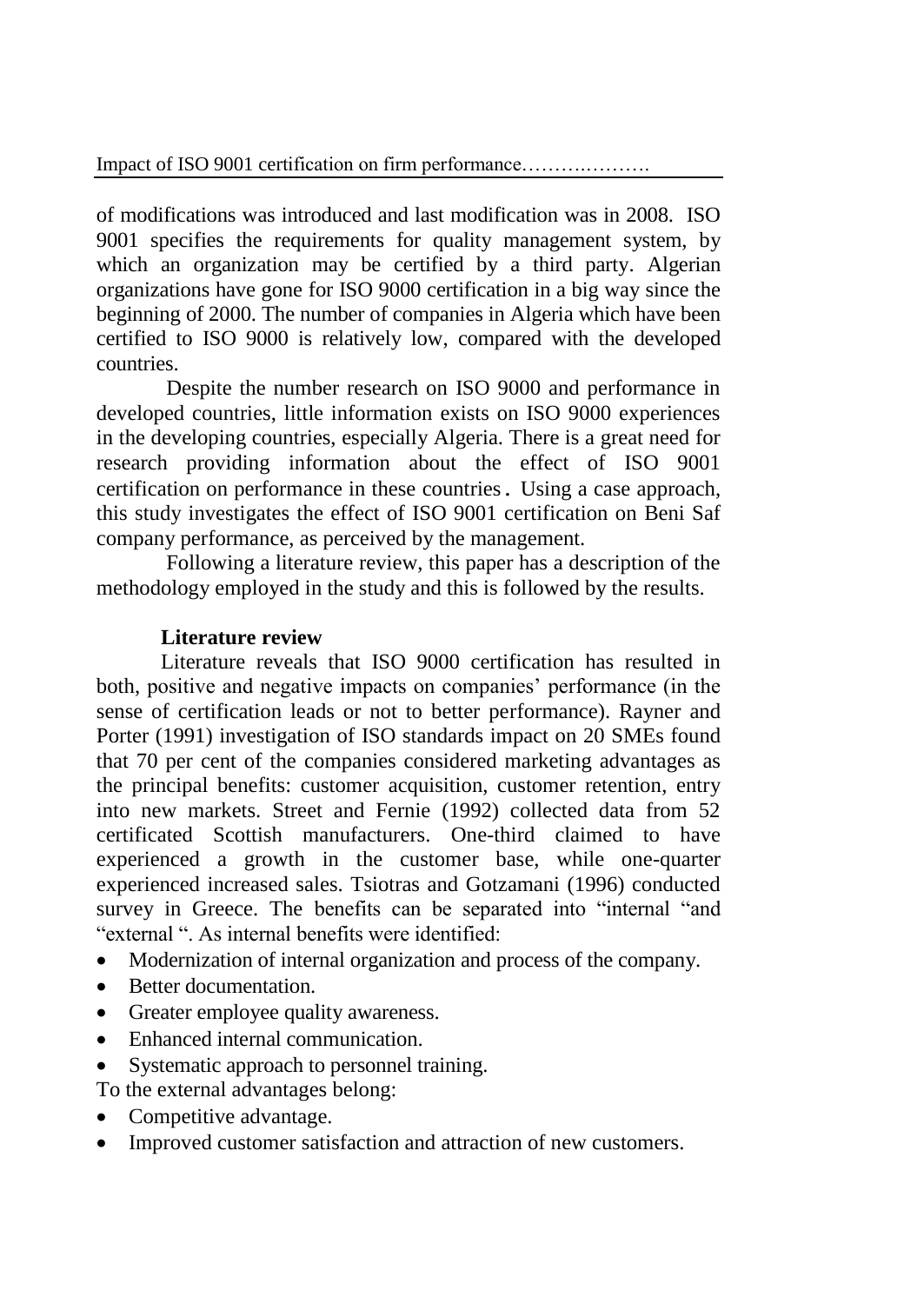Increase of the company's reputation.

Vloeberghs and Bellens (1996) collected data from 689 Belgian certified companies. Most of the benefits experienced by these firms were internal, while the greatest benefit is that the formal quality management system leads to greater customer trust. Buttle's (1996) survey of 1220 certified UK companies found that improving operations as well as marketing gains were claimed by most of the firms following ISO 9000 certification. McAdam and Mckeown (1999) reported that in Northern Ireland ISO 9000 certification resulted in benefits for small firms, the specific benefits were:

- better control of the business.
- reduced costs.
- increased sales.
- increased productivity.
- fewer customer complaints.

Tan and Lim-Teck Sia (2001) investigated the benefits of ISO 9000 among 100 Malaysian firms. The study found a number of benefits:

- improved communication.
- improved product quality .
- increased process efficiency.
- improved human resource management.
- reduction in production costs.
- increased market share.
- improved export potential .

Terzioski *et al* (1995) collected data from 1,000 firms in Australia and New Zealand, and found that ISO 9000 certification had no significant positive relationship with business performance. Sun (1999) found that the ISO 9000 certification had little influence on market position and competitiveness, and no impact on employee satisfaction and environment protection. Seddon's (1997) case study research in the UK suggests that if ISO 9000 has any impact on performance, then it is negative.

 In this study, we have measured the performance of organizations by 14 different performance outcomes. These indicators are based on the work of (Mann and Kehoe, 1994; Carlsson and Carlsson, 1996; Tsiotras and Gotzamani, 1996; Buttle, 1997; Jones et al., 1997; Bozena *et al*., 2002; Heras *et al.*, 2002; Santos and Escanscio,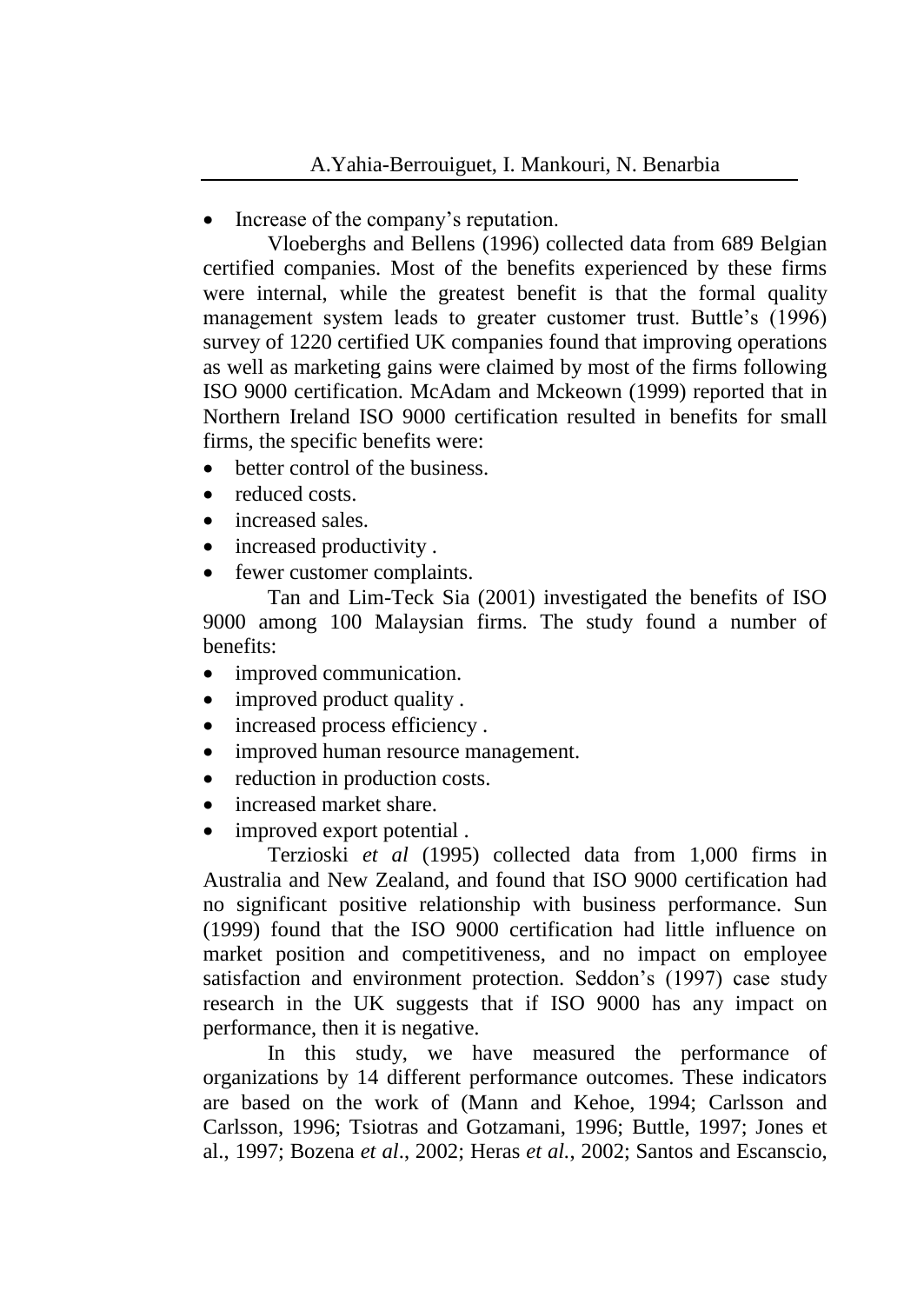Impact of ISO 9001 certification on firm performance……….……….

200). A study of these resources has resulted in the following 14 performance indicators for this research:

- modernization of internal organization and process of the company.
- decreasing nonconformities.
- better relations management/employees.
- increased productivity.
- improvement of products/services.
- enhanced internal communication.
- improvement of the company image in the market.
- increasing sales.
- market share increase.
- greater competitive advantage.
- improved customer satisfaction.
- reduction in the complaints.
- improved profitability.
- improved employee training.

### **Methodology**

The objective of this study was to investigate the effect of ISO 9001 certification on Beni Saf Cement Company. Various companies were approached for inclusion as a case study. It was decided to choose Beni Saf Cement Company for several reasons. First, the company is one of the most important firms in Algeria. Second, the company has ISO 9001 certification since 2006. Third, top management of the company were committed to providing support to conduct this research. Beni Saf Cement Company was founded in December 1997, after the reconstruction of the national company of construction materials. It is specialized in production of cement and it employs 607 personnel. The instrument used to collect data was a questionnaire, that lists a total of 14 possible benefits with which the 40 managers of Beni Saf company were asked to rate the extent to which ISO 9001 certification affected such elements, a 5-point likert scale was used  $(1=$  very low to  $5=$  very high). 40 questionnaires were returned (a response rate of 100 %). We used also interviews with general managers, functional managers and quality managers in order to better understand the ISO certification benefits for the company.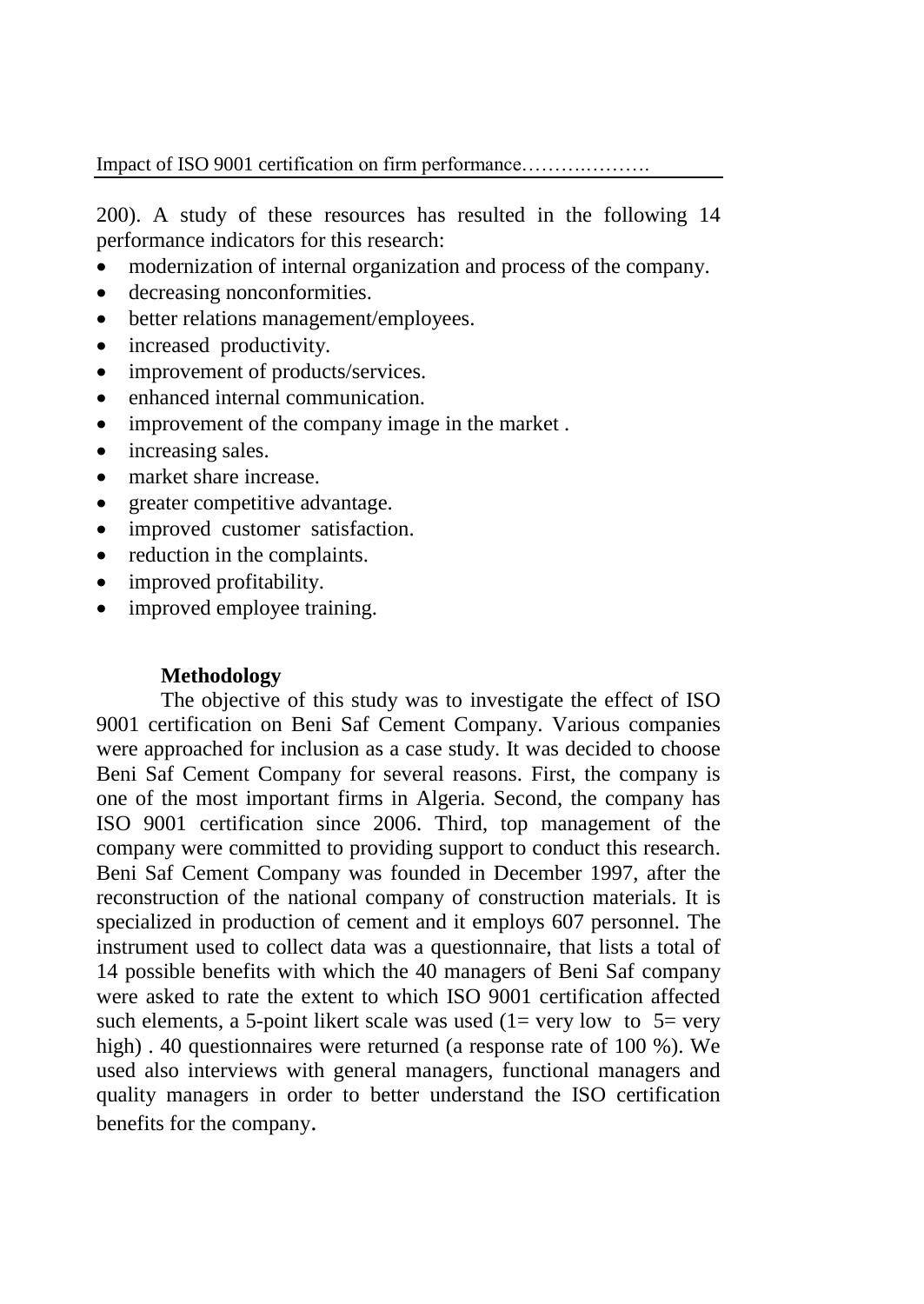#### **Results**

Table no.1 shows the mean and standard deviation values of each benefit of ISO 9001 certification.

| <b>Benefits of ISO 9001</b>                | <b>Mean</b> | <b>Standard</b><br>deviation |
|--------------------------------------------|-------------|------------------------------|
| Increasing sales                           | 3.85        | 0.80                         |
| Market share increase                      | 3.75        | 0.78                         |
| Improved profitability                     | 3.62        | 0.98                         |
| Increased productivity                     | 3.57        | 0.78                         |
| Improvement of the company image in the    | 3.57        | 0.93                         |
| market                                     |             |                              |
| Improved customer satisfaction             | 3.40        | 0.81                         |
| Improvement of products/services           | 3.40        | 0.87                         |
| Reduction in the complaints                | 3.25        | 0.84                         |
| Modernization of internal organization and | 3.20        | 0.65                         |
| process of the company                     |             |                              |
| Greater competitive advantage              | 2.87        | 0.91                         |
| Decreasing nonconformities                 | 2.82        | 0.87                         |
| Improved employee training                 | 2.60        | 0.87                         |
| Enhanced internal communication            | 2.47        | 0.90                         |
| Better relations management/employees      | 2.27        | 0.85                         |

**Table no.1**: Benefits of ISO 9001 certification

The mean values ranged from 3.85 to 2.27. It appeared that not all benefits of ISO certification have the same degree. Respondents cited the "increasing sales" and " market share increase " as the principal benefits, this could be attributed to the increasing demand on cement product in Algeria, especially the government that achieve the development plans, and this require that it suppliers must apply a good quality management system. Respondents cited the "improved employee training", "enhanced internal communication" and "better relations management/employees" as the lowest benefits, this could be attributed to the fact that the management of the company seek quick gains from ISO 9001 certification, and the human resource development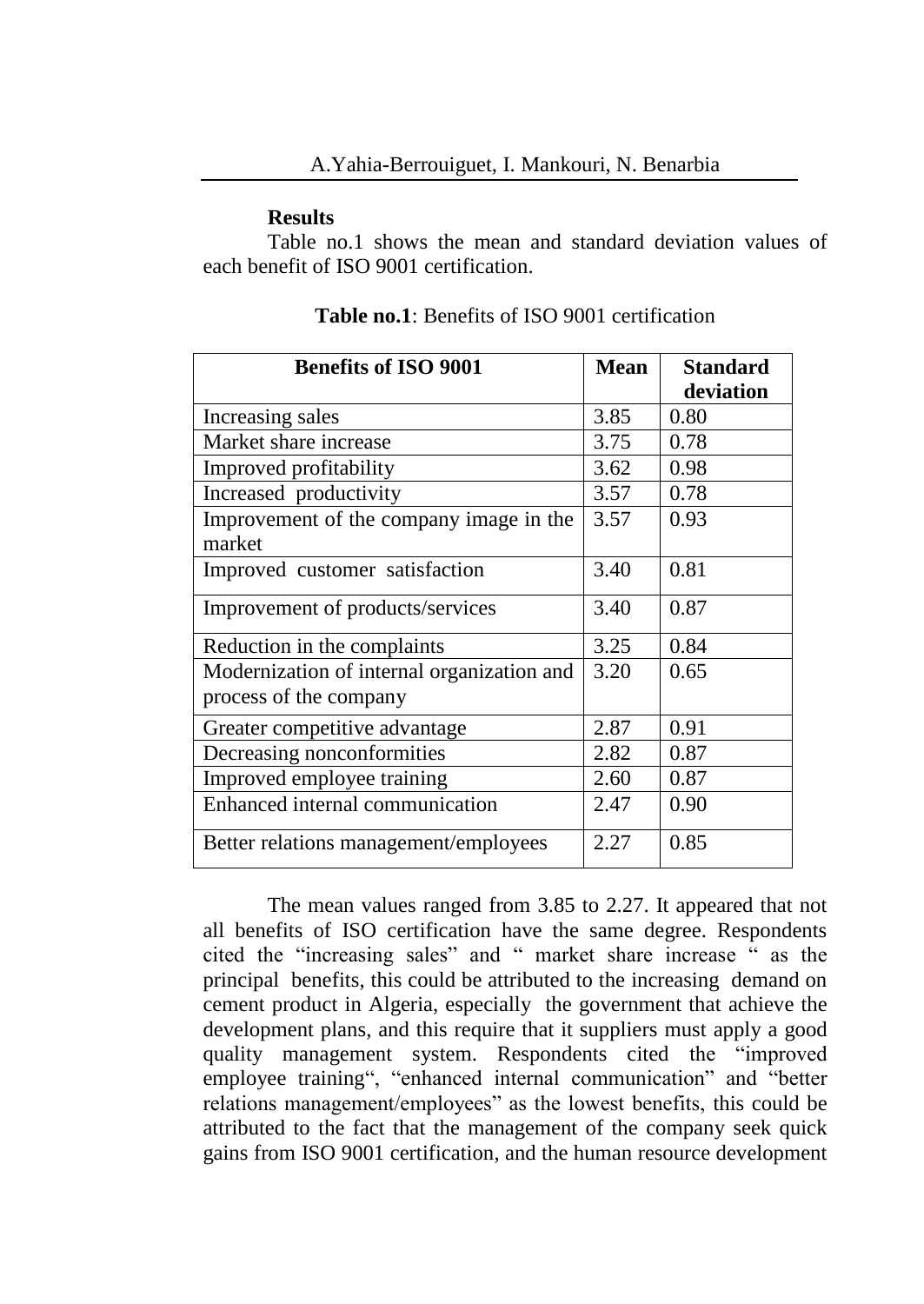needs hard and continuous efforts. Therefore, the ISO certification has not a great impact on human resource management in Beni Saf Company.

## **Conclusions**

The growth of ISO 9001 certification and the increasing of mega construction projects in Algeria were the main motivators behind undertaking this research. In this article, a study was carried out to investigate the effect of ISO 9001 certification on Beni Saf Company's performance.

 Results indicate that the ISO 9001 certification has a positive impact on Beni Saf Company's performance. This support the idea of Rayner and Porter, 1991; Street and Fernie, 1992; Buttle, 1996; Tsiotras and Gotzamani, 1996; Vloeberghs and Bellens, 1996; Tan and Lim-Teck Sia, 2001, that the ISO 9000 certification is a source of benefits for its holders. The study revealed that the marketing advantages "increasing sales and market share increase" were the principal benefits and the benefits related to the human resources "improved employee training, enhanced internal communication and better relations management/employees" occupied the lowest position in the company. This finding support the works of Rayner and Porter, 1991; Street and Fernie, 1992.

### **Bibliography**

- Bozena, P., Jens, J.D., Marc, A. (2002). The state of ISO 9000 certification: a study of Sweedish organizations. *The TQM Magazine* 14(5): p. 297-306.
- Buttle, F. (1996). An investigation of the willingness of UK certified firms to recommend ISO 9000. *International Journal of Quality Science* 1 (2): p. 40-50.
- Buttle, F. (1997). ISO 9000: marketing motivations and benefits. *International Journal of Quality & Reliability Management* 14 (8/9): p. 936-947.
- Carlsson, M., Carlsson, D. (1996). Experiences of implementing ISO 9000 in Swedish industry. *International Journal of Quality & Reliability Management* 13(7): p. 36-47.
- Heras, I., Casadesus, M., Dick, G. P. (2002). ISO 9000 certification and the bottom line: a comparative study of the profitability of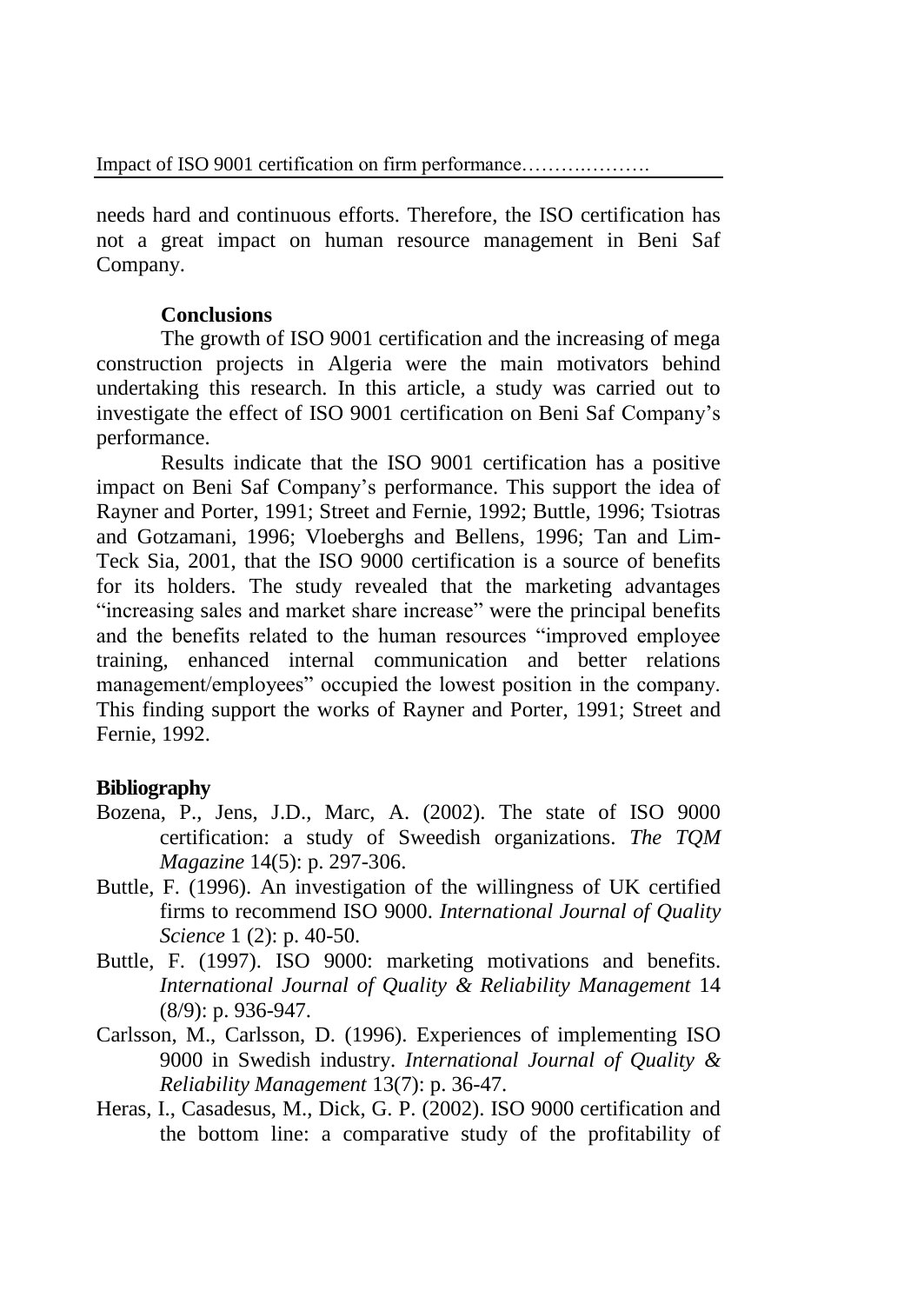Basque region companies. *Managerial Auditing Journal* 17(1/2): p. 72-78.

- Jones, R ., Arndt, G., Kustin, R.(1997). ISO 9000 among Australian companies: impact of time and reasons for seeking certification on perceptions of benefits received. *International Journal of Quality & Reliability Management* 14(6/7): p. 650-660.
- Kartha, C. P. (2004). A comparison of ISO 9000: 2000 quality system standards, QS9000, ISO/TS 16949 and Baldrige criteria. *The TQM Magazine* 16(5): p. 331-340.
- Mann, R., Kehoe, D. (1994). An evaluation of the effects of quality improvement activities on business performance. *International Journal of Quality & Reliability Management* 11(4): p. 29-44.
- Mc Adam, R., Mc Keown, M. (1999). Life after ISO: an analysis of the impact of ISO 9000 and total quality management on small businesses in Northern Ireland. *Total Quality Management* 10 (2): p. 229-241.
- Rayner, P., Porter, I. J. (1991). BS 5750/ISO 9000 the experience of small and medium sized firm's. *International Journal of Quality & Reliability Management* 8(6): p.16-28.
- Santos, L., Escansciano, C. (2002). Benefits of the ISO 9000:1994 system – some considerations to reinforce competitive advantage. *International Journal of Quality and Reliability Management* 19(3): p. 321-344.
- Seddon, J. (1997). *In the pursuit of quality: the case against ISO 9000*, Oak Tree Press, London.
- Street, P. A., Fernie, J. M. (1992). BS 5750: the industry view. *International Journal of Quality & Reliability Management* 9(7): p. 37-41.
- Sun, H. (1999). Diffusion and contribution of the total quality management: an empirical study in Norway. *Total Quality Management* 16(9): p. 901-914.
- Tan, L.P., Lim-Teck Sia, G. (2001). ISO 9000: the answer for total quality implementation? The Malaysian case. *Total Quality Management* 12(2): p. 223-229.
- Terziovski, M., Samson, D., Dow, D. (1997). The business value of quality management systems certification: evidence from Australia and New Zealand. *Journal of Operations Management* 15 (1): p. 1-18.